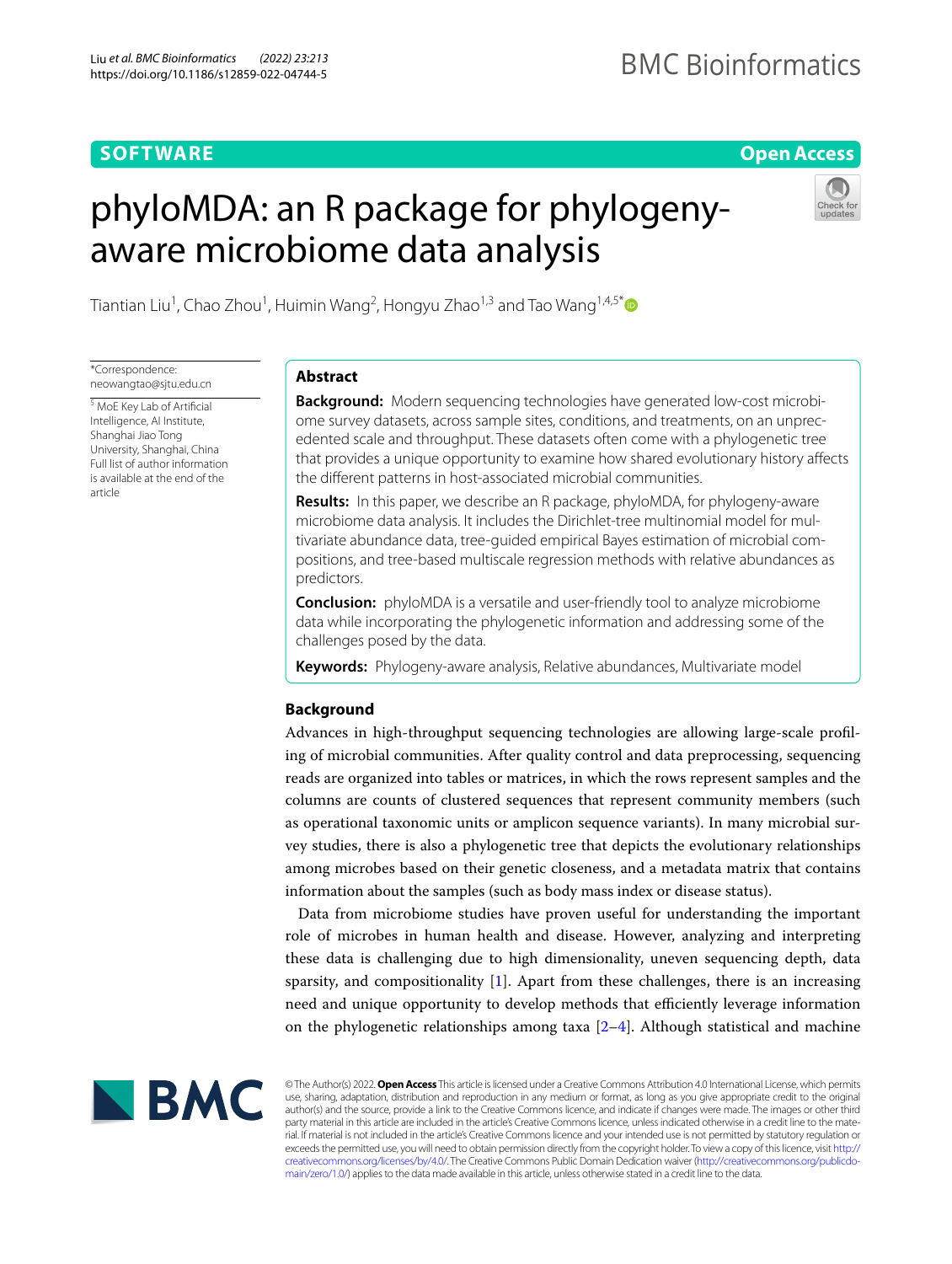learning approaches have been developed and publicly available to address some of the challenges, they typically ignore the phylogenetic tree. Here, we propose an R package, phyloMDA, for phylogeny-aware microbiome data analysis.

## **Implementation**

phyloMDA takes as input a count matrix, a metadata matrix, and a phylogenetic tree. It consists of three modules: multivariate modeling of microbial counts, extraction of relative abundances from counts, and regression with relative abundances as predictors (Fig. [1\)](#page-1-0). A user manual is provided in Additional fle [1.](#page-4-3)

## **Multivariate modeling of microbial counts**

Module I assumes that the multivariate count data are distributed according to Dirichlet-tree multinomial (DTM) [[5,](#page-4-4) [6](#page-4-5)]. Loosely speaking, DTM is the product of Dirichlet multinomials that factorize over the phylogenetic tree. The log link function is used to link parameters of DTM to covariates. Parameters of the DTM model are estimated by maximum likelihood or penalized maximum likelihood. Extensions to the zero-infated DTM model [[7\]](#page-4-6) are also implemented.

## **Extraction of relative abundances from counts**

Module II of the package applies an empirical Bayes strategy to estimate the relative abundances underlying raw count data [\[7](#page-4-6), [8\]](#page-5-0). By specifying a multinomial distribution for multivariate counts and a prior for its probability vector, the posterior mean provides a natural estimate of relative abundances. The empirical Bayes procedure assumes a (zero-infated) Dirichlet-tree prior and estimates the unknown hyper-parameters by

<span id="page-1-0"></span>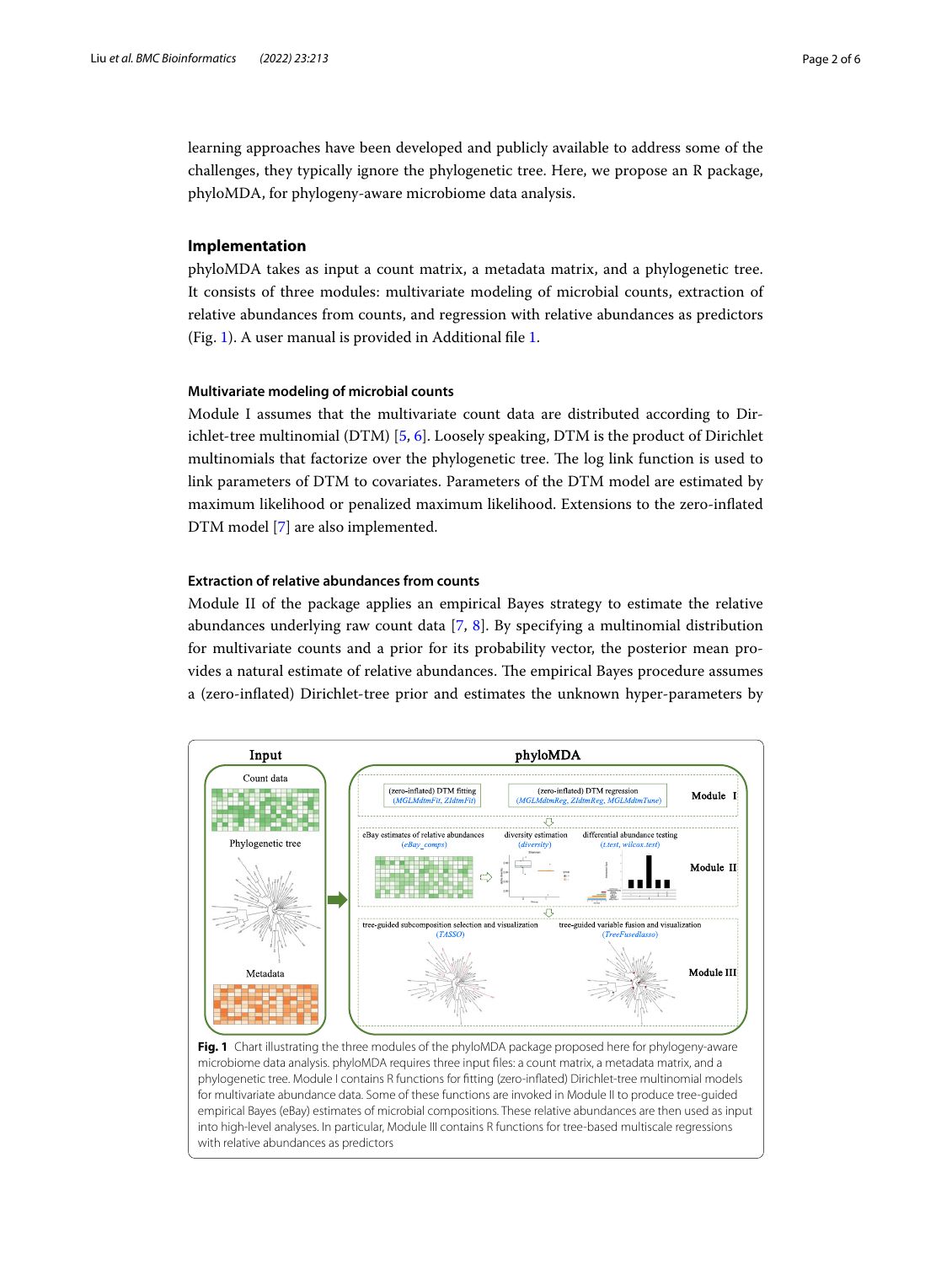maximizing the data evidence, which amounts to ftting a (zero-infated) DTM model (Module I).

Extracted relative abundances, known as compositions, are used as input into downstream analyses such as diversity estimation, diferential abundance testing, and compositionally aware data analysis.

## **Regression with relative abundances as predictors**

Linear log-contrast models are popular for regressing a univariate response on a compositional predictor [[9](#page-5-1)]. [[10\]](#page-5-2) introduce the concept of subcomposition selection and illustrate that, under the linear log-constrast model, component selection outputs a single subcomposition composed of selected components. They also develop a multiscale subcomposition selection method, called tree-guided automatic subcomposition selection operator (TASSO), for selecting subcompositions at subtree levels.

Assuming that phylogenetically close taxa have similar associations with a host phenotype, [\[11](#page-5-3)] introduce the concept of variable fusion that is immune to zeros and is operationally adapted to the compositionality. They further propose tree-guided fused lasso under the standard linear model.

Module III implements these two procedures.

## **Results**

For illustration, we apply phyloMDA to the COMBO dataset [[12](#page-5-4)] which, after preprocessing, consists of a matrix that relates abundances of 62 OTUs to 98 subjects, a phylogenetic tree that refects the evolutionary relationship of these OTUs, and metadata that provides information about the subjects such as body mass index (BMI). It took about 10 minutes and 775 kilobytes to analyze the data on a Macbook Pro (Intel Core i5, 1.4 GHz, 8GB RAM).

## **Modeling for multivariate abundance data**

The (zero-inflated) DTM distribution can be used to model multivariate abundance data. The results of DTM fitting and regression can be found in Additional file [1](#page-4-3).

#### **Estimation of microbial compositions**

Microbiome data are often normalized prior to downstream analysis. By assuming a multinomial distribution for microbial counts and a Dirichlet-tree prior for the proportions, we transform raw counts into relative abundances by using the estimated posterior mean. The results of diversity estimation and differential abundance testing on extracted relative abundances can be found in Additional fle [1](#page-4-3).

## **Tree‑based regression with relative abundances as predictors**

Since the compositions carry only relative information, subcompositions are fundamental objects of investigation in compositional data analysis. We consider the regression of BMI on the estimated composition and apply TASSO to select subcom-positions at subtree levels. The results are shown in Fig. [2](#page-3-0). We can see that TASSO detects four two-component subcompositions. We also apply tree-guided fused lasso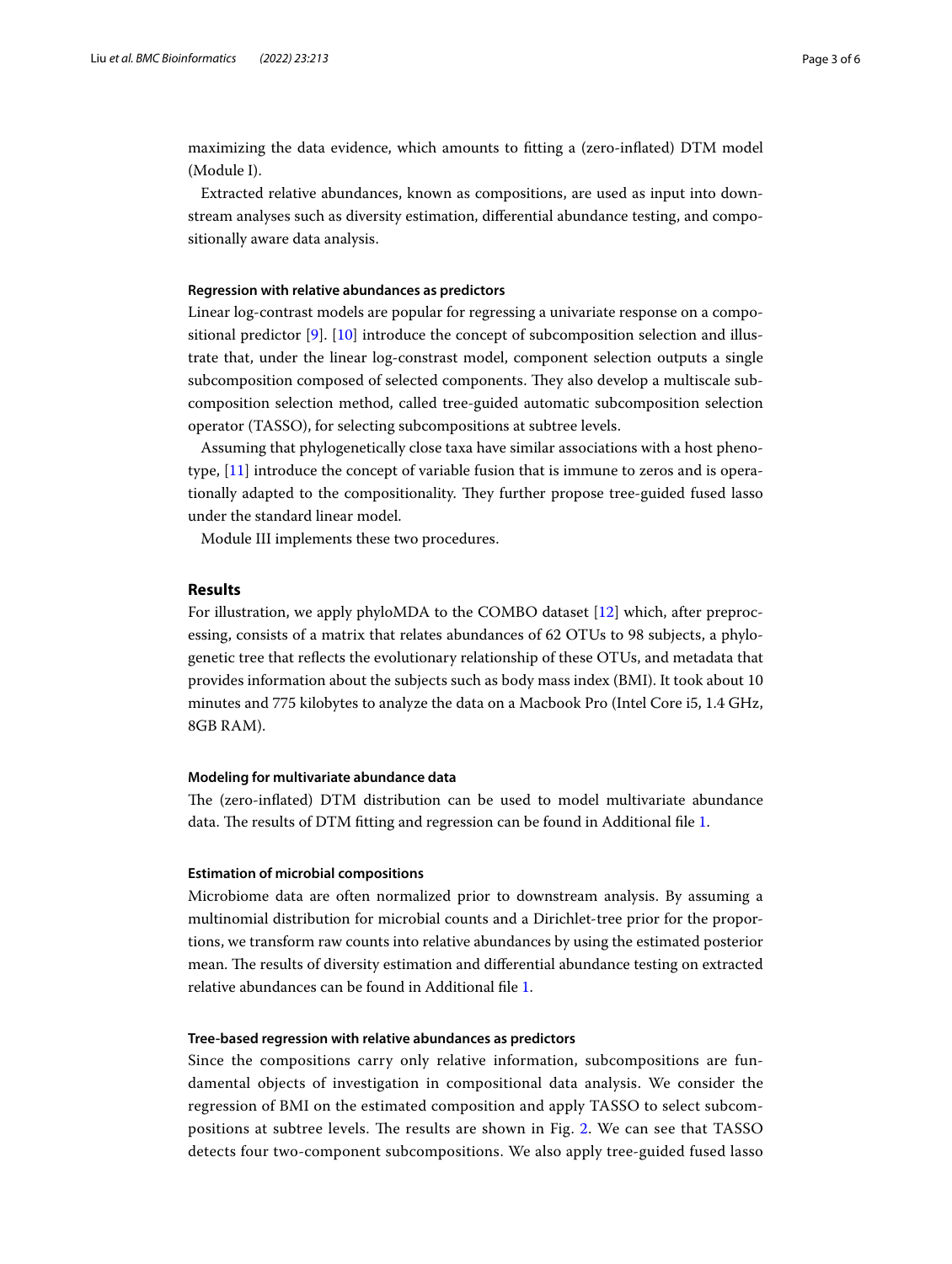

<span id="page-3-0"></span>to construct predictive models comprised of bacterial taxa at multiple taxonomic lev-els. The results can be found in Additional file [1.](#page-4-3)

## **Conclusion**

We have presented a new and simple-to-use tool, phyloMDA, that offers three modules for analyzing microbiome data while simultaneously incorporating the phylogenetic information and mitigating the challenges posed by the data, ranging from the modeling of multivariate abundance data to estimation of microbial compositions to regression of a phenotype onto relative abundances. Note that the phyloseq package has been developed for microbiome data analysis [[13\]](#page-5-5), and that phyloMDA takes a phyloseq object as the input fle. In addition to being a tool to import, store, and graphically display phylogenetic sequencing data, phyloseq also provides convenience analysis wrappers for common analysis tasks by leveraging tools available in R for ecology and phylogenetic analysis. phyloMDA can be easily extended or integrated into pipelines for microbiome data analysis, especially in cooperating with other R packages, such as phyloseq and the compositions package  $[14]$  $[14]$ ; the latter offers methods for compositional data analysis by providing descriptive statistics, plotting, multivariate analysis, standard transforms, and so on.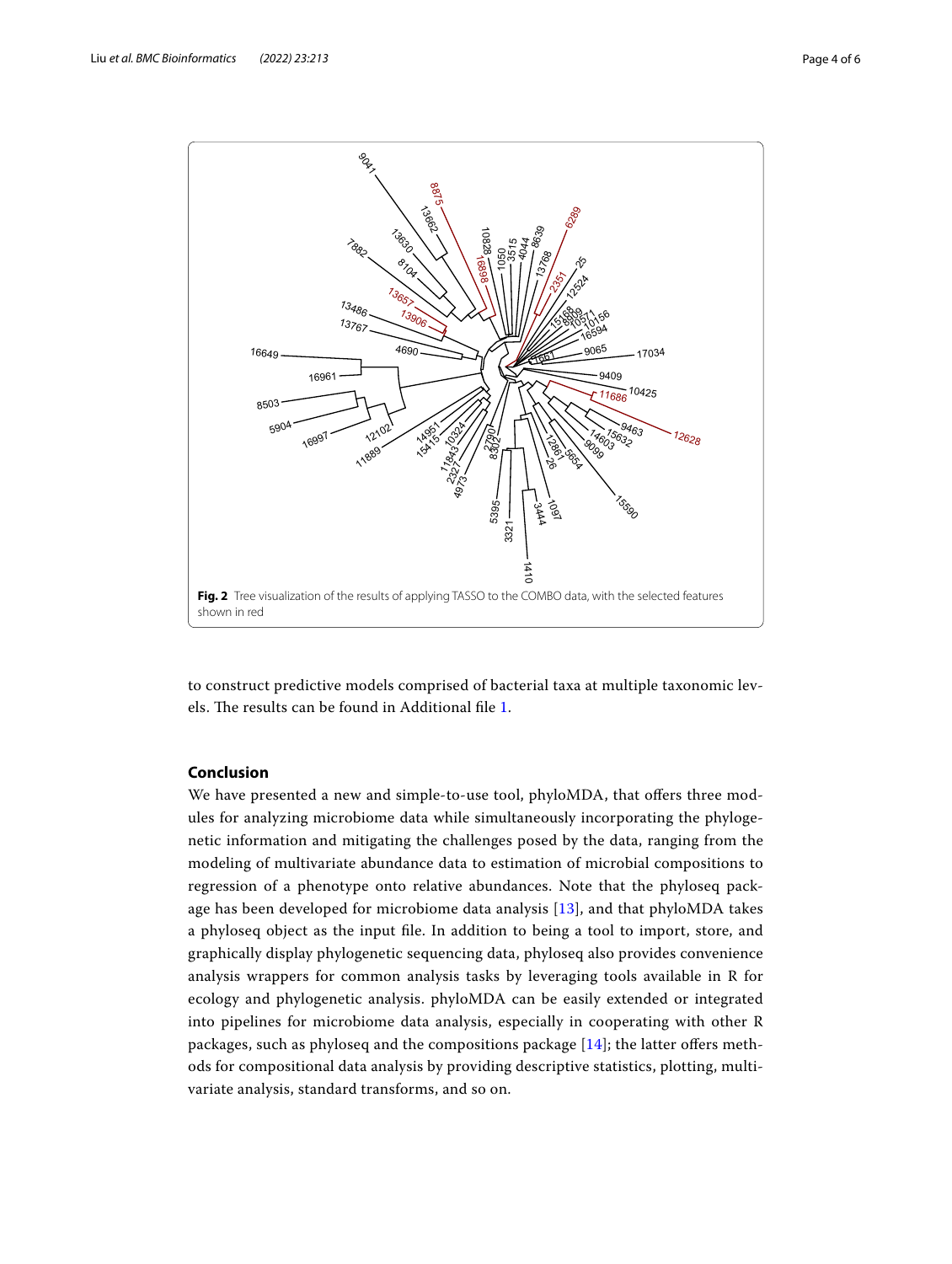#### **Abbreviations**

DTM:: Dirichlet-tree multinomial; TASSO:: Tree-guided automatic subcomposition selection operator.

## **Supplementary Information**

The online version contains supplementary material available at [https://doi.org/10.1186/s12859-022-04744-5.](https://doi.org/10.1186/s12859-022-04744-5)

<span id="page-4-3"></span>**Additional fle 1** A user manual for the phyloMDA package

#### **Acknowledgements**

Not applicable.

## **Author contributions**

TL and CZ conceived the ideas and drafted the manuscript. HW conceived the ideas, revised the manuscript and commented on various drafts of the manuscript. HZ conceived the ideas, revised the manuscript and commented on various drafts of the manuscript. TW conceived the ideas, supervised the manuscript writing and edited the manuscript. All authors read and approved the fnal manuscript.

#### **Funding**

This research was supported in part by the National Natural Science Foundation of China (11971017), Shanghai Municipal Science and Technology Major Project (2017SHZDZX01), Multidisciplinary Cross Research Foundation of Shanghai Jiao Tong University (19X190020184, 19X190020194, 21X010301669), and Neil Shen's SJTU Medical Research Fund of Shanghai Jiao Tong University. None of these funding agencies played any roles in the design of the study, statistical analysis, interpretation of data, and in writing of this manuscript.

#### **Availability of data and materials**

The package phyloMDA and example data are freely available at<https://github.com/liudoubletian/phyloMDA>. Project name: phyloMDA. Project home page: [https://github.com/liudoubletian/phyloMDA.](https://github.com/liudoubletian/phyloMDA) Operating system(s): Platform independent. Programming language: R. Other requirements: None. License: GPL (≥2). Any restrictions to use by non-academics: No restrictions.

#### **Declarations**

#### **Ethics approval and consent to participate** Not applicable.

**Consent for publication** Not applicable.

## **Competing interests**

The authors declare that they have no competing interests.

#### **Author details**

<sup>1</sup>SJTU-Yale Joint Center for Biostatistics and Data Science, Shanghai Jiao Tong University, Shanghai, China. <sup>2</sup>Department of Biostatistics and Bioinformatics, Duke University School of Medicine, Durham, North Carolina, USA. <sup>3</sup>Department of Biostatistics, Yale University, New Haven, Connecticut, USA. <sup>4</sup>Department of Statistics, School of Mathematical Sciences, Shanghai Jiao Tong University, Shanghai, China. <sup>5</sup>MoE Key Lab of Artificial Intelligence, Al Institute, Shanghai Jiao Tong University, Shanghai, China.

Received: 4 February 2022 Accepted: 23 May 2022 Published online: 06 June 2022

#### **References**

- <span id="page-4-0"></span>1. Weiss S, Xu ZZ, Peddada S, Amir A, Bittinger K, Gonzalez A, et al. Normalization and microbial diferential abundance strategies depend upon data characteristics. Microbiome. 2017;5(1):27.
- <span id="page-4-1"></span>2. Washburne AD, Morton JT, Sanders J, McDonald D, Zhu Q, Oliverio AM, et al. Methods for phylogenetic analysis of microbiome data. Nat Microbiol. 2018;3(6):652–61.
- 3. Zhu Q, Huang S, Gonzalez A, McGrath I, McDonald D, Haiminen N et al. OGUs enable efective, phylogeny-aware analysis of even shallow metagenome community structures. bioRxiv 2021.
- <span id="page-4-2"></span>4. Wang T, Zhao H. Statistical methods for analyzing tree-structured microbiome data. In: Datta S, Guha S, editors. Statistical analysis of microbiome data. Cham: Springer; 2021.
- <span id="page-4-4"></span>5. Wang T, Zhao H. A Dirichlet-tree multinomial regression model for associating dietary nutrients with gut microorganisms. Biometrics. 2017;73(3):792–801.
- <span id="page-4-5"></span>6. Koslovsky MD, Vannucci M. MicroBVS: Dirichlet-tree multinomial regression models with Bayesian variable selectionan R package. BMC Bioinformatics. 2020;21(1):1–10.
- <span id="page-4-6"></span>7. Zhou C, Zhao H, Wang T. Transformation and diferential abundance analysis of microbiome data incorporating phylogeny. Bioinformatics. 2021;37(24):4652–60.